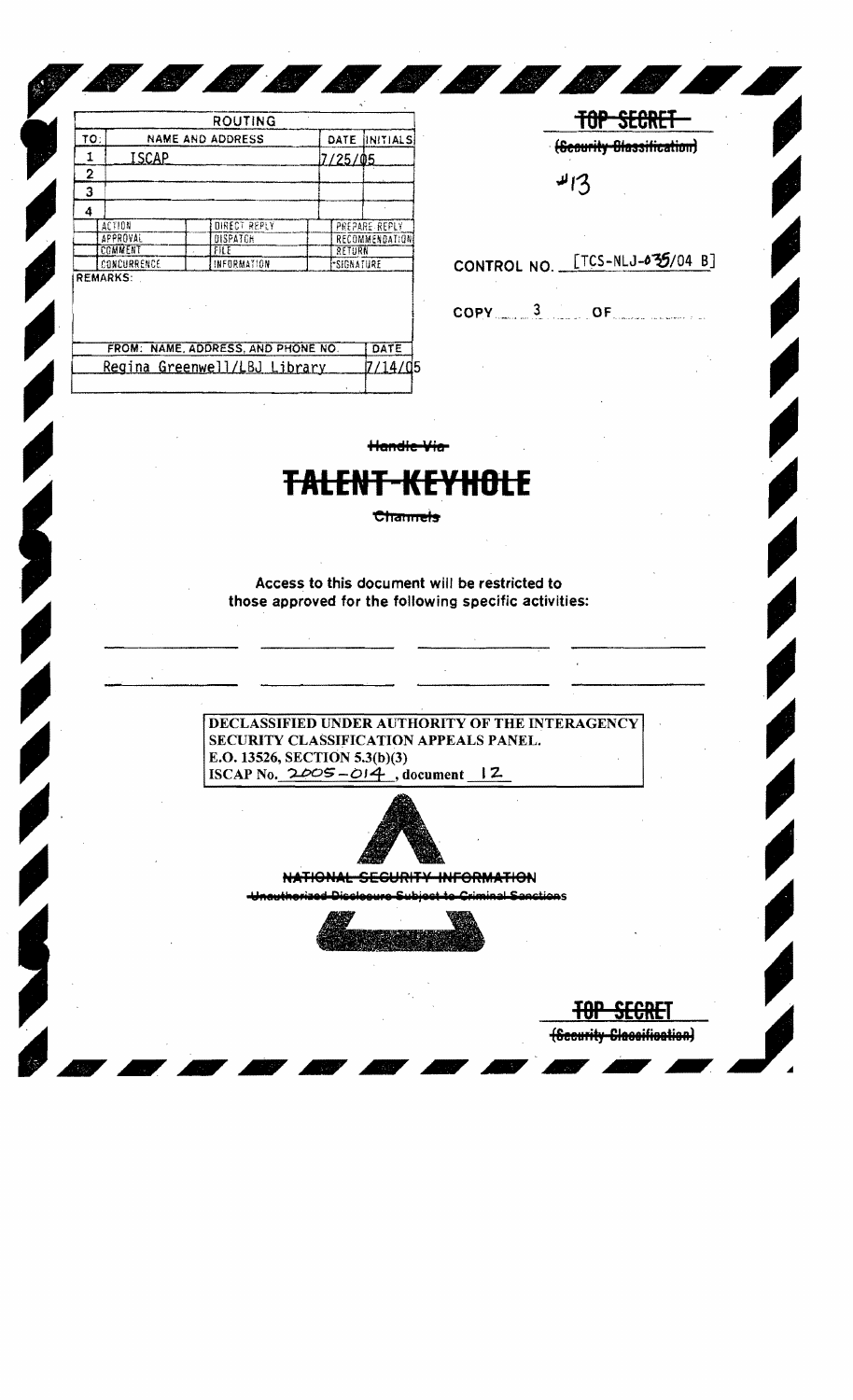| THE PRESIDENT'S<br>DAILY BRIEF<br>6 JANUARY 1969 | de) informativ                      | Marcheson, Review<br>Orac #18304-257 ISCN Appeal<br>Decembert #13 |      |  |
|--------------------------------------------------|-------------------------------------|-------------------------------------------------------------------|------|--|
| Portion identified as                            |                                     |                                                                   |      |  |
| unresponsive to appeal                           |                                     |                                                                   |      |  |
|                                                  |                                     |                                                                   |      |  |
|                                                  |                                     |                                                                   |      |  |
|                                                  |                                     |                                                                   |      |  |
|                                                  |                                     |                                                                   |      |  |
|                                                  |                                     |                                                                   |      |  |
|                                                  |                                     |                                                                   |      |  |
|                                                  |                                     |                                                                   |      |  |
|                                                  |                                     |                                                                   |      |  |
|                                                  |                                     |                                                                   |      |  |
|                                                  |                                     |                                                                   |      |  |
|                                                  |                                     |                                                                   |      |  |
|                                                  |                                     |                                                                   |      |  |
|                                                  |                                     |                                                                   |      |  |
|                                                  |                                     |                                                                   |      |  |
|                                                  |                                     |                                                                   |      |  |
|                                                  |                                     |                                                                   |      |  |
| <b>UNET</b>                                      | <del>sicit</del><br><b>CUNTAINS</b> | $\pi$ rto                                                         | TCDI |  |

 $\epsilon$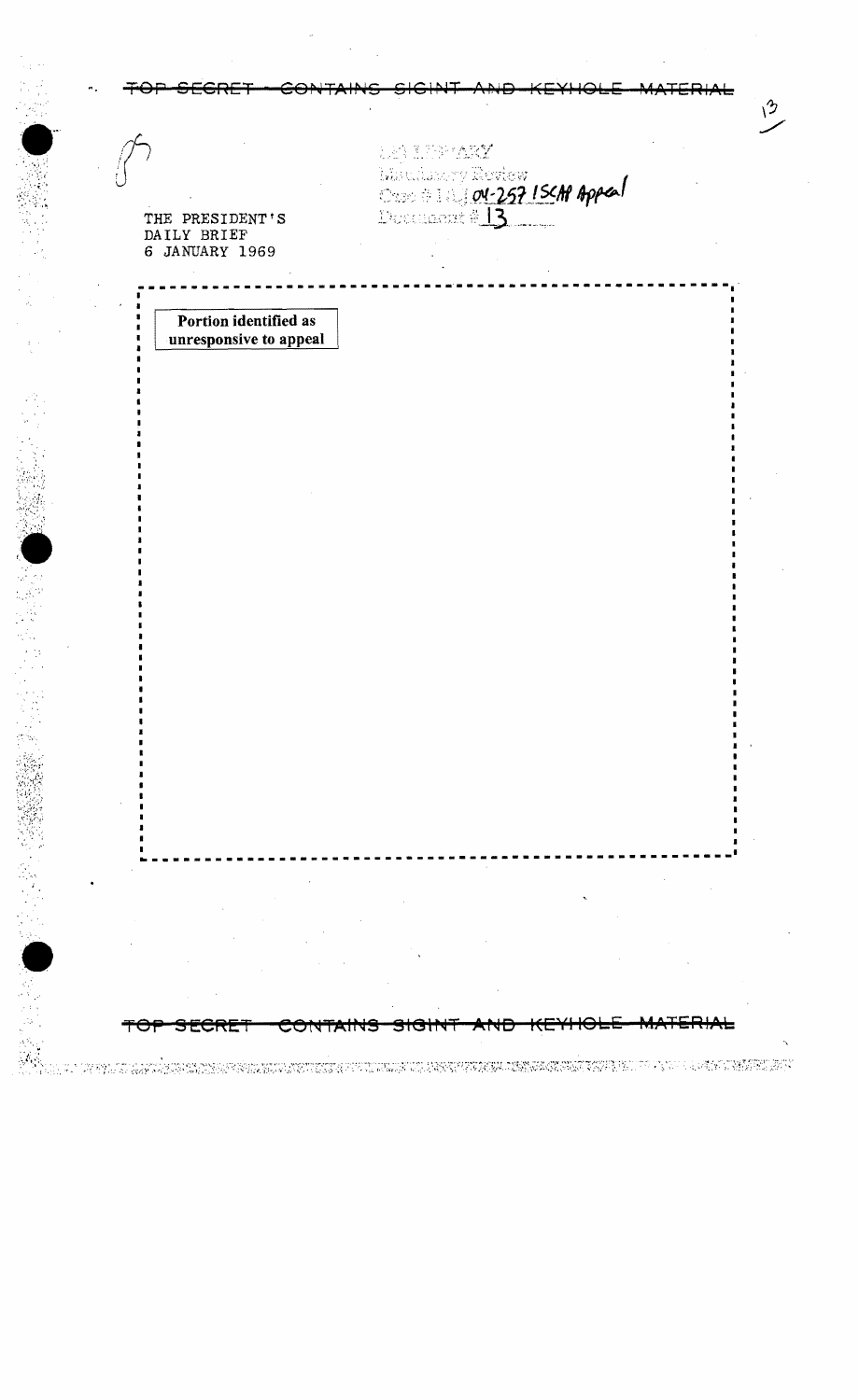Portion identified as unresponsive to appeal

3. Soviet Union

i wasa<sup>ng pe</sup>

The first Soviet interplanetary probe toward Venus during this current favorable launching period is apparently designed to descend gently onto the planet in mid-May. Unlike Venus-4, which in October 1967 was the first So-<br>viet shot to hit the planet, this probe probably has improved instruments to insure transmission of Venusian atmospheric data during its descent.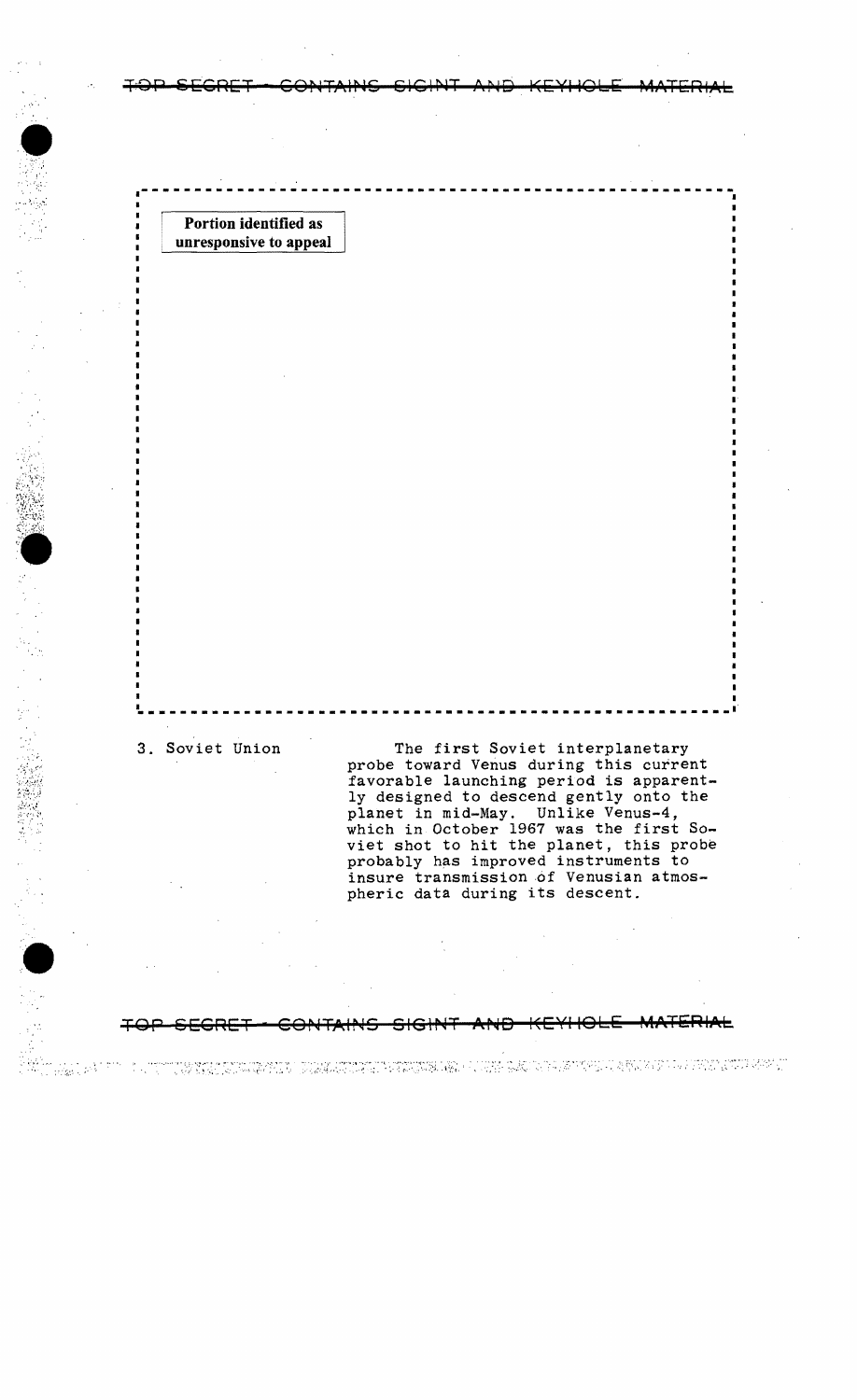Portion identified as Portion identified as unresponsive to appeal unresponsive to appeal Portion identified as Portion identified as unresponsive to appeal unresponsive to appeal na min'ny tao amin'ny faritr'i Antal Mandelberg, amin'ny faritr'i Normandie, ao amin'ny faritr'i Normandie, ao<br>Ny faritr'ora dia GMT+19 mampiasa ny kaodim-paositra 2008–2014. Ilay kaominina dia kaominina mpikambana amin'n